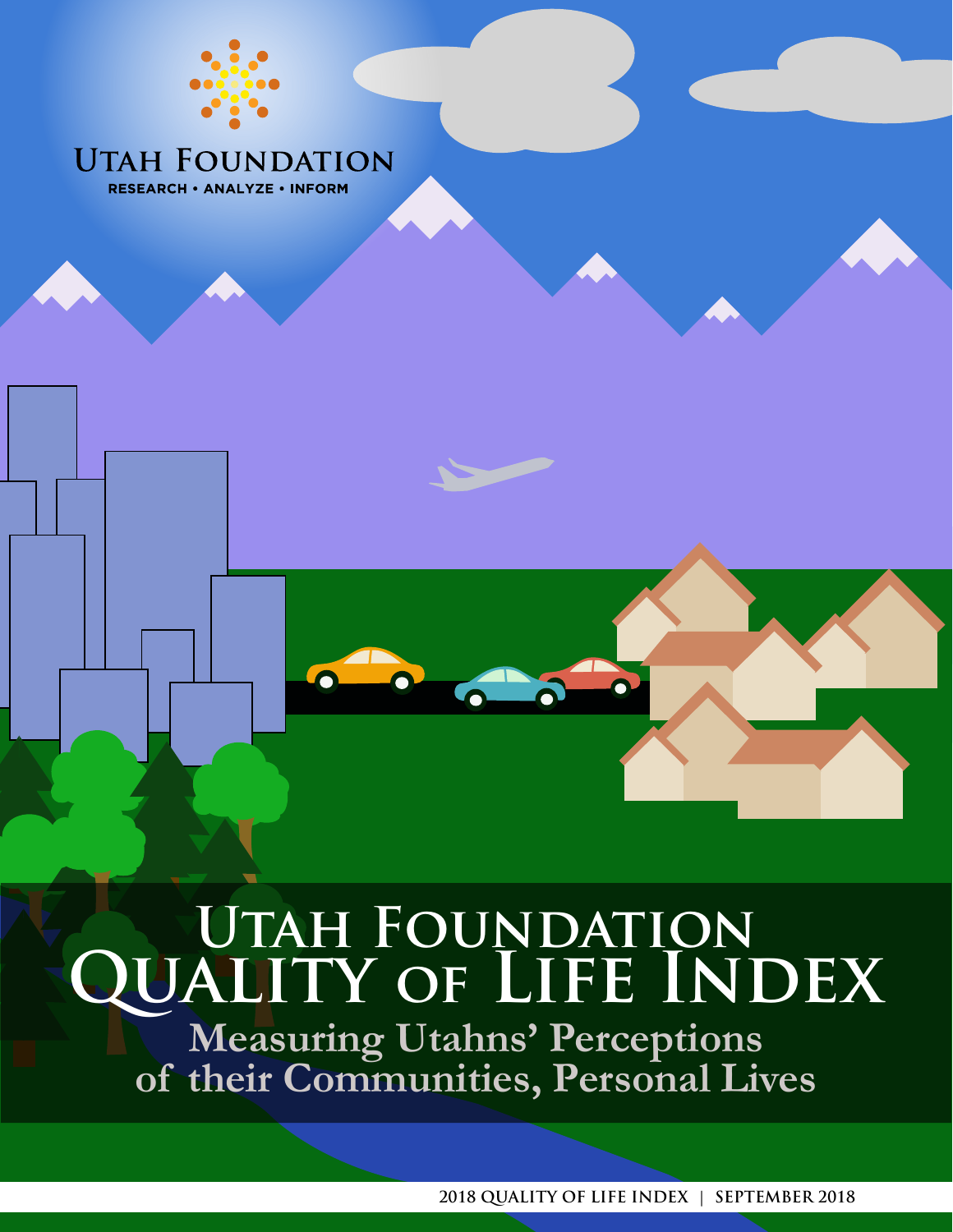**Special thanks to** 

# **Intermountain Healthcare**

**and**

# **Lighthouse Research**

**for supporting this report.**

#### **Project Staff**

Shawn Teigen, *Vice President and Director of Research, Co-Author* Christopher Collard, *Research Analyst, Co-Author* Justin Poll, Ph.D., *Research Psychologist at Intermountain Healthcare, Contributor* Peter Reichard, *President*  Dan Bammes, *Communications Director*  Sam Brucker, *Research Analyst*

#### **Board of Trustees**

Brent Jensen, *Chair* Elizabeth Hitch, *Vice Chair* Peter Mann, *Treasurer* Mark Buchi, *Fund-Raising Chair* Nathan Anderson, *Executive Board* Dan Eldredge, *Executive Board* Bryson Garbett, *Executive Board* Raymond Hall, *Executive Board* Annalisa Holcombe, *Executive Board* Jonathan Johnson, *Executive Board* Dennis Lloyd, *Executive Board* Kelly Mendenhall, *Executive Board* Steve McDougal, *Executive Board* Scott Parson, *Executive Board* Gregory Poulsen, *Executive Board* Melissa Shanjengange, *Executive Board* Matt Sibul, *Executive Board* Mark Walker, *Executive Board* Mike Washburn, *Executive Board* Chad Westover, *Executive Board*

#### **Research Report 756**

Neil Abercrombie Lloyd Allen Brian Autry Scott Barlow Zachary Barrus Martin Bates Blake Bauman Scott Beck Mike Bills Doug Boudreaux Craig Broussard Benjamin Brown Jonathan Campbell Gary Carlston Carlton Christensen Tom Christopulos

J. Philip Cook Bill Crim Fred Esplin Aaron Evans David Gessel Terry Grant Michael Gregory Andrew Gruber Matt Hirst Matt Huish Robert Hyde Richard Lambert David Litvack Dennis Lloyd Frank Lojko Linda Makin

Celeste McDonald Forrest McNabb Kelly Mendenhall Brad Mortensen Dale Newton Angie Osguthorpe Wayne Pyle Rona Rahlf Cameron Sabin Tim Sheehan Harris Simmons Art Turner Heidi Walker LaVarr Webb Gary Whatcott

#### **About Utah Foundation**

The mission of Utah Foundation is to promote a thriving economy, a well-prepared workforce and a high quality of life for Utahns by performing thorough, well-supported research that helps policymakers, business and community leaders and citizens better understand complex issues, and providing practical, well-reasoned recommendations for policy change.

#### **Support Our Work**

Utah Foundation relies on the support of business and civic leaders and average citizens to produce the high-quality, independent research for which we're known. To become a member or sponsor one of our projects or programs, contact us at 801-355-1400.



#### Utah Foundation RESEARCH . ANALYZE . INFORM

150 S. State St., Ste. 444 Salt Lake City, Utah 84111 utahfoundation.org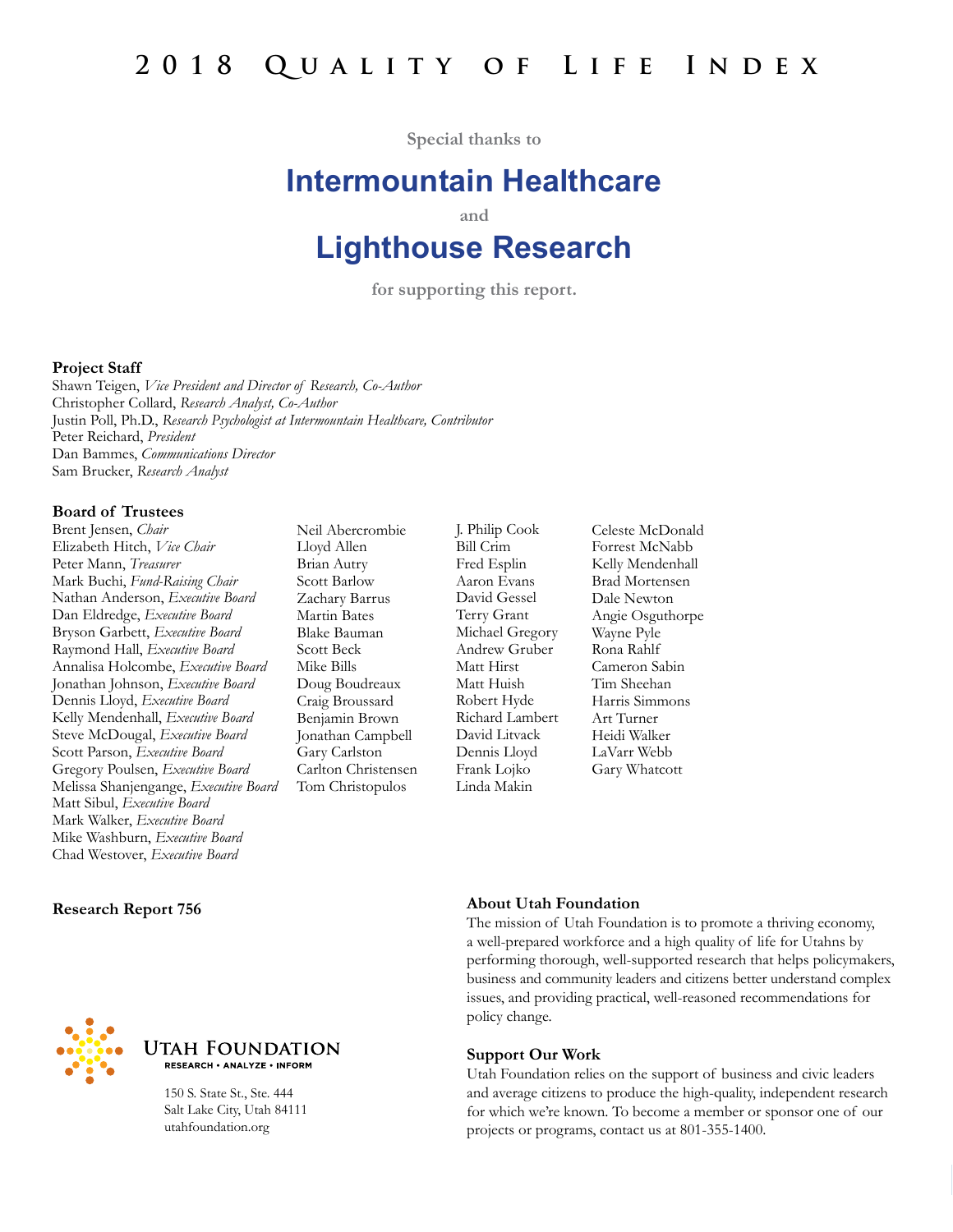#### **INTRODUCTION**

In collaboration with Intermountain Healthcare, Utah Foundation occasionally surveys Utahns in an effort to understand how they feel about both their community and their personal quality of life.

Since 2011, Utah Foundation has measured community quality of life through its Community Quality of Life Index. Beginning in 2018, Utah Foundation and Intermountain Healthcare also began asking respondents about their personal well-being as part of a new Personal Quality of Life Index.

In this report, Utah Foundation discusses the results of the 2018 survey, breaks out

the data by population groups and compares 2018 data to previous years, highlighting the most significant findings.

The 2018 Community Quality of Life Index uses a different methodology than previous years. However, past data were retrofitted to current methods. For more information on past and current methodologies, please refer to appendices B and C. It should be noted that this report addresses only those correlations or relationships that are statistically significant at least at the 95% level.

#### **COMMUNITY QUALITY OF LIFE**

Utah Foundation's Community Quality of Life Index stands at 70 out of a possible 100 points, down from 71 in the 2015 index and 73 in the 2013 index (see Figure 1). Although the index has shifted from survey to survey, these small fluctuations

#### **KEY FINDINGS OF THIS REPORT**

- Despite improvements in the economy, Utahns' perceptions of their community quality of life has declined since 2013 from a score of 73 to 70.
- The availability of good jobs is the only aspect on Utah Foundation's Community Quality of Life Index that improved from 2015 to 2018.
- Affordable housing has the lowest rating in the index. Air quality, streetscapes and traffic are also among Utahns' biggest concerns.
- Three aspects declined in performance since 2015 to 2018: affordable housing; air and water quality; and good parks and recreation.
- Utahns living along the Wasatch Front, those who are religiously affiliated and those with higher incomes all reported better community quality of life. Those respondents who identified with a religion indicated a higher community quality of life on 19 of 20 aspects on the index.
- Utahns with higher incomes indicated a higher rating on all seven aspects of the Personal Quality of Life Index. Those who are religiously affiliated and younger Utahns also reported better personal quality of life.
- Being "secure financially" is far and away the poorest performing measure among the personal quality of life questions.

#### **While year-to-year variation is small, the index has seen a decrease since 2013.**

**Figure 1: Community Quality of Life Index**



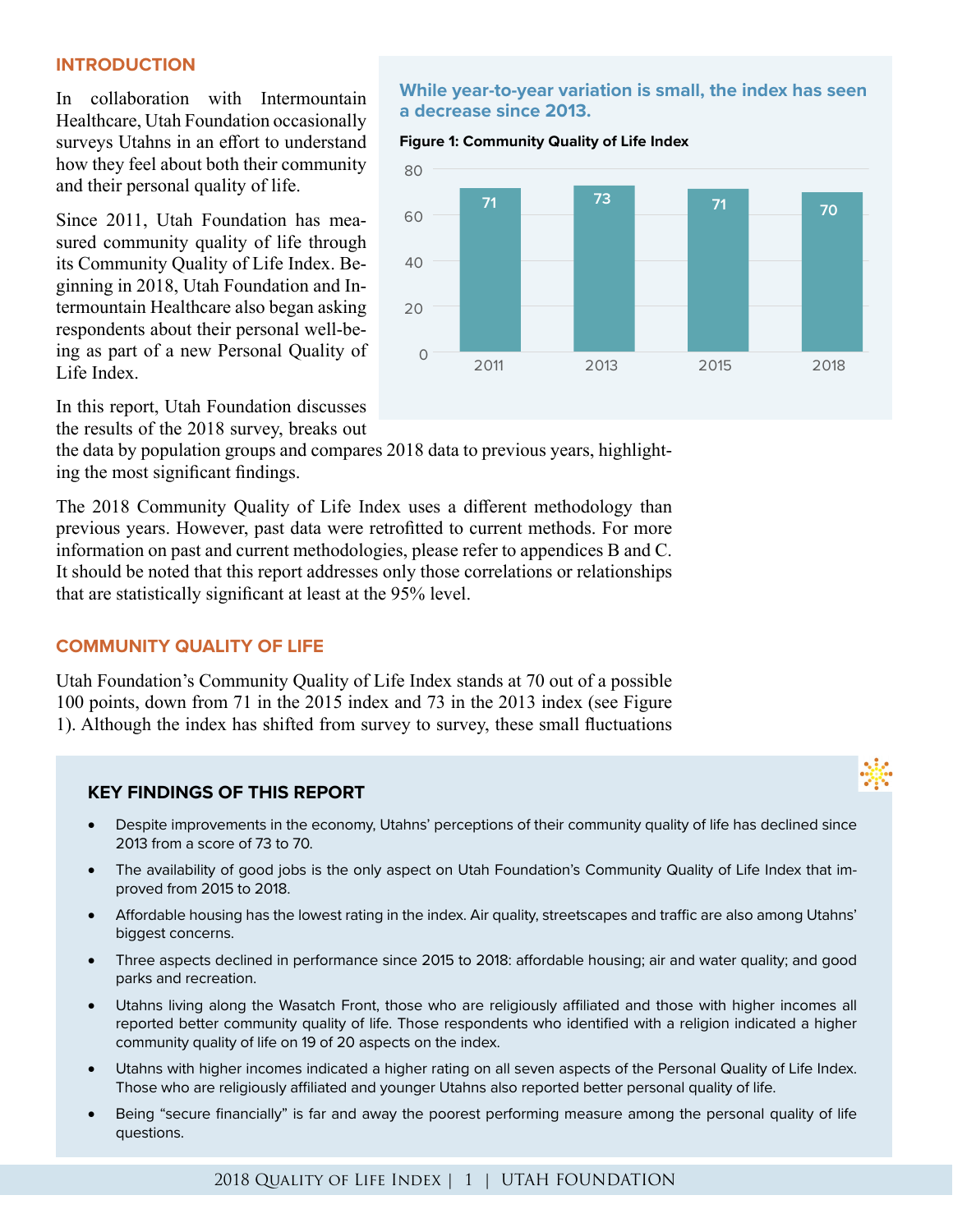are not always meaningful. However, the change from 2013 to 2018 is significant – Utahns' sentiments about their quality of life have declined since 2013. (See all aspects of community rankings in Appendix A.)

#### **Community Quality of Life Matrix**

A useful way of visualizing the ratings of community quality-of-life aspects is by plotting them onto a matrix, as presented in Figure 2. The four matrix quadrants categorize factors based on performance and importance. High-performance, high-importance aspects can be thought of as "successes" while high-performance, low-importance items are "secondary strengths." Low-performance, low-importance items can be thought of as "ongoing efforts" while low-performance, high-importance items are "action items." It can be argued that the action item quadrant is the most important on the matrix. As such, it is the only quadrant discussed in this report.

#### **Six items are identified as "action items" – with high importance, but low performance.**





Note: Performance is rated on a 1-5 scale. Importance is rated on a 0-1 scale.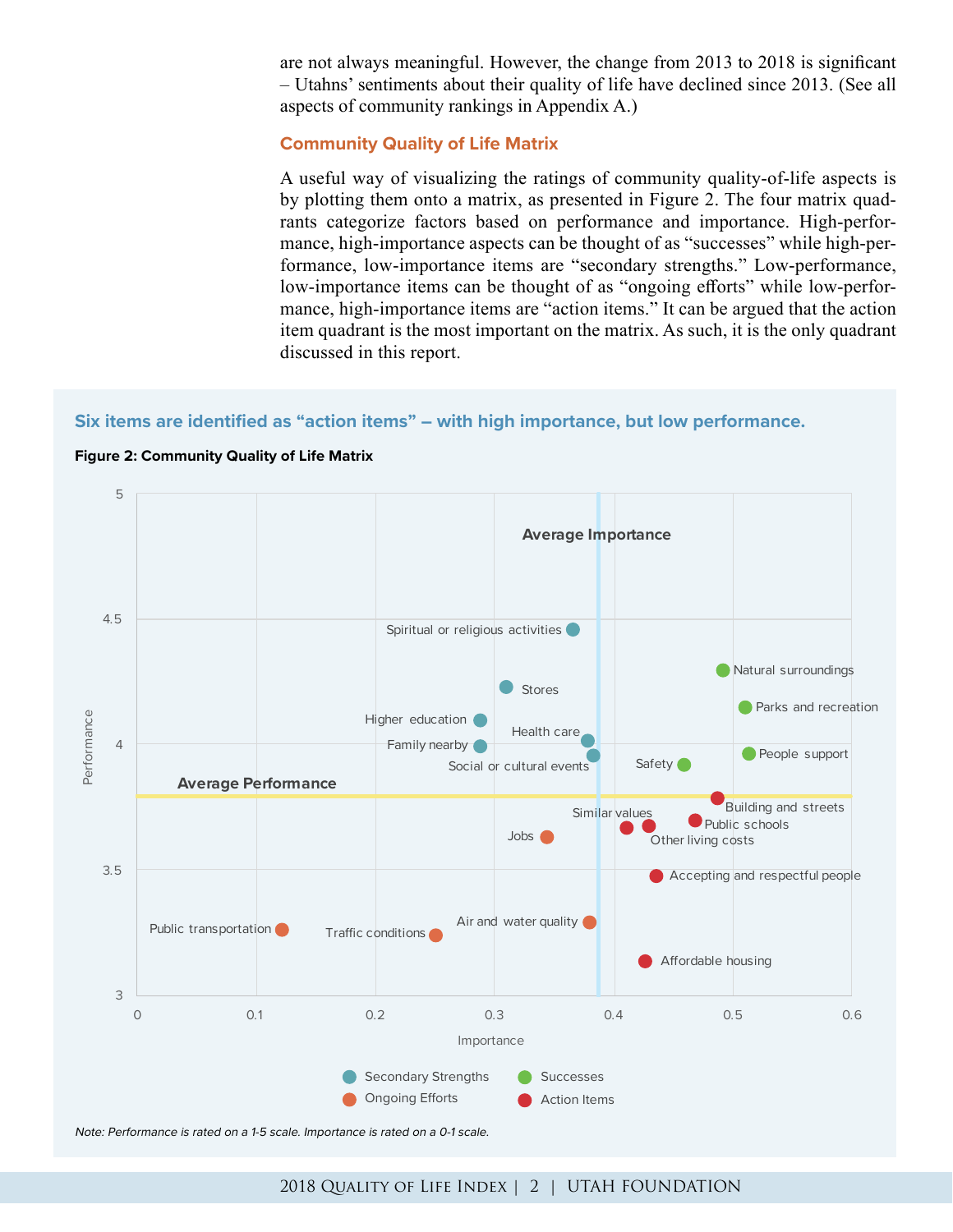The six action items are:

- Availability of good housing that is affordable.
- Acceptance and respectfulness of individual and group differences.
- How much people share similar values or views of the world.
- • Affordability of living costs other than housing.
- Quality of public schools.
- Attractiveness of the streets, homes, and other buildings.

Only three items were on this list in the initial survey in 2011: acceptance and respectfulness of individual and group differences; quality of public schools; and opportunities for good jobs.

# **The "action items" have been relatively consistent since 2013, indicating that concerns remain unresolved.**





"Opportunities for good jobs" was also an action item in 2013. But as job prospects improved, the aspect understandably improved in performance and also became less linked to Utahns' overall community quality of life. Nonetheless, perception of the performance of this aspect remains below average.

# **Significant Changes**

The Community Quality of Life Index peaked in 2013. The decrease since then stems from Utahns' sentiments about their community declining across eight factors – and improving in only one factor.

The one improvement was in the "opportunities for good jobs." This is likely due to the consistently-improving job market in Utah since the end of the Great Recession.

Three items declined in perceived performance between 2015 and 2018, while the other five items declined over the longer time-period – from 2013 to 2018.

The three factors where residents' assessments declined from 2015 were "the availability of good housing that is affordable," "the quality of the environment such as air and water quality," and "the availability of good parks, green spaces or places for recreation."

Of these three significant changes, housing has the largest decrease in assessed performance. Utah's rapidly rising housing costs have made many Utahns feel like rents and ownership are no longer affordable.

One possible explanation for the decline of air and water quality is a change in the time of the year that the survey was administered. In 2018, it was administered in March – shortly after some Utahns' faced winter-time inversion and issues with particulate matter. In past years, it had been administered in early to late fall.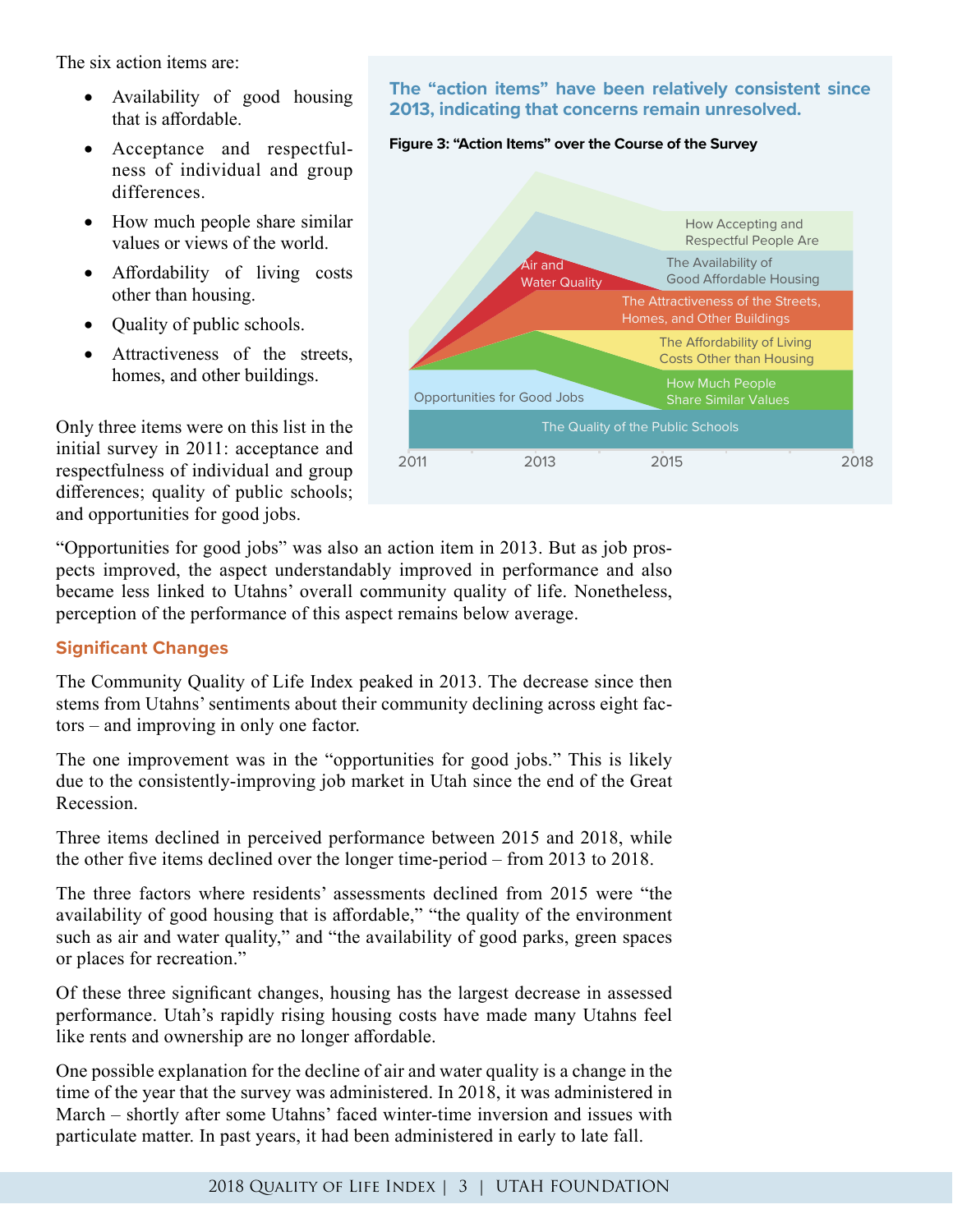With respect to "the availability of good parks, green spaces or places for recreation," it is not immediately clear why this aspect might have decreased in performance over the period.

#### **Population Differences**

Various population factors have an important effect on Community Quality of Life. The three largest impacts pertain to religious affiliation, income and where people live.

*Religion*. Utah Foundation compared individuals who identified with a religion to those who were unaffiliated with a religion. Religiously affiliated Utahns were more likely to rate their communities better in all of the quality-of-life aspects except "traffic conditions on the roads and highways." Of the 19 aspects in which religious Utahns rate their communities' more favorably, four aspects stood out for their higher average ratings:

- How much people share similar values or views of the world.
- The availability of spiritual or religious activities or groups.
- How much people support and help each other.
- How accepting and respectful people are of individual and group differences.

Religiously affiliated Utahns had a Community Quality of Life Index of 72 while non-affiliated individuals had an index of 62, after accounting for other factors.

*Income*. Utah Foundation compared Utahns with household incomes of greater than \$50,000 to Utahns below that threshold. Respondents with higher incomes specifically rated the performance of nine aspects higher. The biggest differences were seen in the following factors:

- The attractiveness of streets, homes and other buildings.
- The affordability of living costs other than housing, such as food, utilities and services.
- The level of safety in your area and security from crime.
- Opportunities for good jobs.

Utahns with a household income lower than \$50,000 had a Community Quality of Life Index four points lower than those households earning \$50,000 or more, after accounting for other factors. Those earning \$50,000 or more had an index of 72, while those earning less had an index of 68.

*Location*. Utah Foundation compared Utahns in more urban locations along the Wasatch Front (Weber, Davis, Salt Lake and Utah counties) to their more rural counterparts. Utahns in these more rural counties tended to indicate that the following aspects had higher performance than did their Wasatch Front peers:

- The quality of the environment such as air and water quality.
- Traffic conditions on the roads and highways.
- The attractiveness of the natural surroundings.

However, these more rural Utahns rated the performance of the following aspects lower:

• The availability of quality health care services.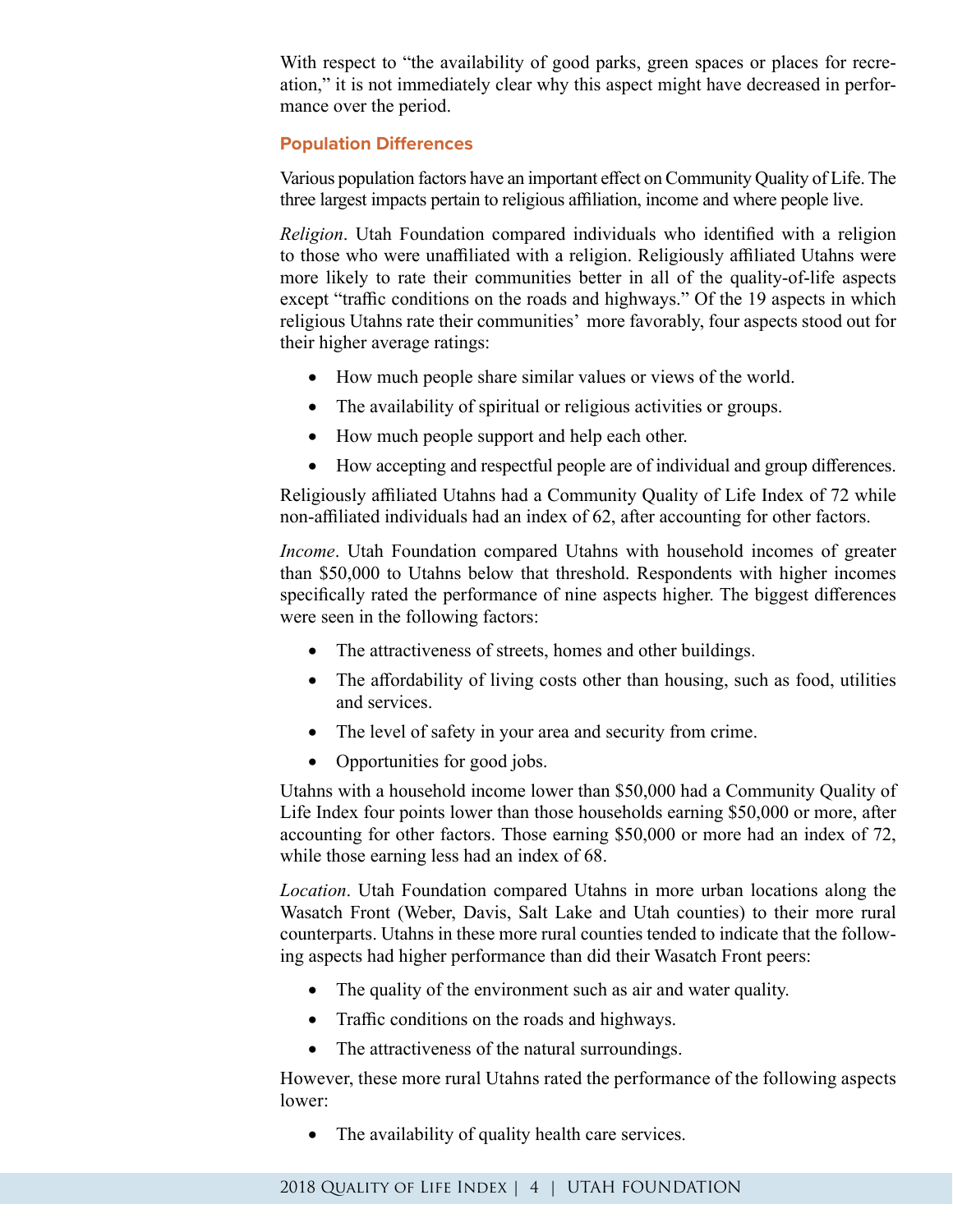- The availability of quality education beyond high school such as good trade schools, colleges and universities.
- The availability of quality public transportation such as buses or trains.
- The availability of recreational, social, or cultural events and programs.
- The availability of good stores or other places to get the food and other things people want and need.

Even with the number of aspects that favored Wasatch Front respondents, Utahns along the Wasatch Front reported a Community Quality of Life Index that was three points higher than their more-rural peers, after accounting for other factors. That resulted in an index of 71 for those in more urban counties and 68 for those in more rural counties.

*Other Population Factors.* Other population factors played a role in the average rating of certain aspects of the Community Quality of Life Index, but not the index itself.

Utah Foundation compared people with at least a bachelor's degree to people without. Respondents with bachelor's degrees or more education were likely to rank the following aspects more favorably:

- The availability of good parks, green spaces or places for recreation.
- The availability of recreational, social or cultural events and programs.

However, Utahns with bachelor's degrees or more rated the performance of the following aspects as lower:

- The quality of the environment such as air and water quality.
- The availability of quality public transportation such as buses or trains.

There were several other significant differences in the Community Quality of Life Index aspects based upon population characteristics. Women reported a higher performance for "the availability of quality public transportation such as buses or trains." Age played a role in three community quality-of-life factors. Older Utahns

## **UTAH PRIORITIES PROJECT**

How are the Community Quality of Life Index and Utah Foundation's quadrennial Utah Priorities Project related? The short answer is that they are not.

For example, while "the availability of quality health care services" and "quality of the environment such as air and water quality" are rated with below average importance in the 2018 Community Quality of Life Index, health care and air quality top the list on Utah Foundation's 2016 Utah Priorities Project.

Why is that? One reason is that the questions are different. The Utah Priorities Project asks respondents:

*Thinking about issues facing Utah, please rate how concerned you are about each of the following issues. Use a 1-5 scale with one meaning you are "not at all concerned" and five meaning you are "very concerned."*

Someone could be concerned about an issue, but not deem it as a top issue in their communities' quality of life, and vice versa.

Furthermore, the calculations are different. This survey address quality of life and uses implicit statistical calculations. The Utah Priorities Project uses explicit prioritization of issues.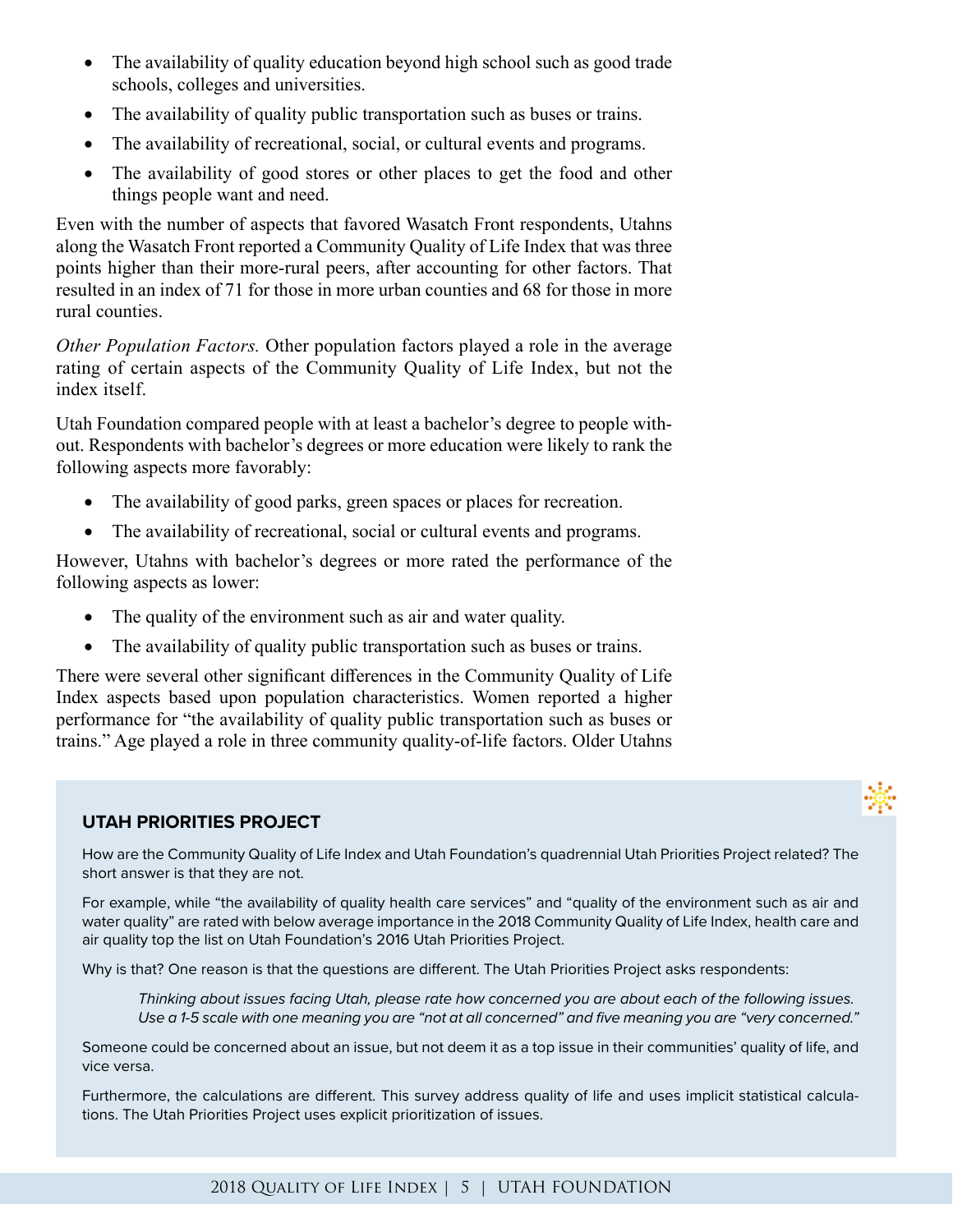# **Respondents focus biggest improvements on transportation, housing affordability and air quality.**

#### **Figure 4: "What Could Most Improve Your Area as a Place to Live?"**

| <b>Improvement</b>                                       | <b>Share of</b><br>responses |
|----------------------------------------------------------|------------------------------|
| Reduce traffic                                           | 15%                          |
| Improve affordability of housing                         | 13%                          |
| Improve air quality                                      | 12%                          |
| Improve roads and sidewalks (better condition, lighting) | 9%                           |
| Improve public transportation (more bus/train routes)    | 8%                           |

Note: 88% of survey respondents provided an answer to this question. Some respondents stated more than one answer.

tended to think health care was better, but thought that their communities performed worse than younger Utahns in terms of "the availability of good housing that is affordable" and "the affordability of living costs other than housing, such as food, utilities and services."

# **Improving Community Quality of Life**

How can quality of life be improved for Utahns? One way to improve it is by taking public policy measures to address relevant Community Quality of Life Index action items. Utah Foundation's survey also sought to answer this question another way.

In an open-ended survey question, respondents were asked what could most improve their areas as places to live. Interestingly, three of the top five measures related to transportation: reducing traffic (15%), improving road and sidewalks (9%) and improving public transportation (8%). The other two of the top five are improving affordability of housing (13%) and improving air quality (12%). These top five open-ended categories accounted for roughly half of survey responses. Four of these five items align with the lowest-performing items on the index.

This suggests that policymakers and community support groups should focus not only on "action items," but also consider issues that would most improve people's place to live – which are also below-average items on the index. Taken together, the areas of greatest possible impact to improve community quality of life are the following:

- 1. Promote production of quality, affordable housing.
- 2. Build on policies and programs aimed at improving air quality.
- 3. Invest in streetscapes and promote attractive, high-quality developments.
- 4. Invest in transportation infrastructure and programs to reduce traffic and improve the quality of roads and highways.

## **PERSONAL QUALITY OF LIFE**

A major new feature in the 2018 Quality of Life survey was the inclusion of personal quality-of-life questions. The seven aspects of personal well-being that make up the Personal Quality of Life Index are:

- I am happy.
- I am physically healthy.
- I have positive and supportive relationships with others.
- • I feel comfortable or secure financially.
- I find meaning or purpose in my life.
- I feel comfortable or at peace spiritually.
- I like my job.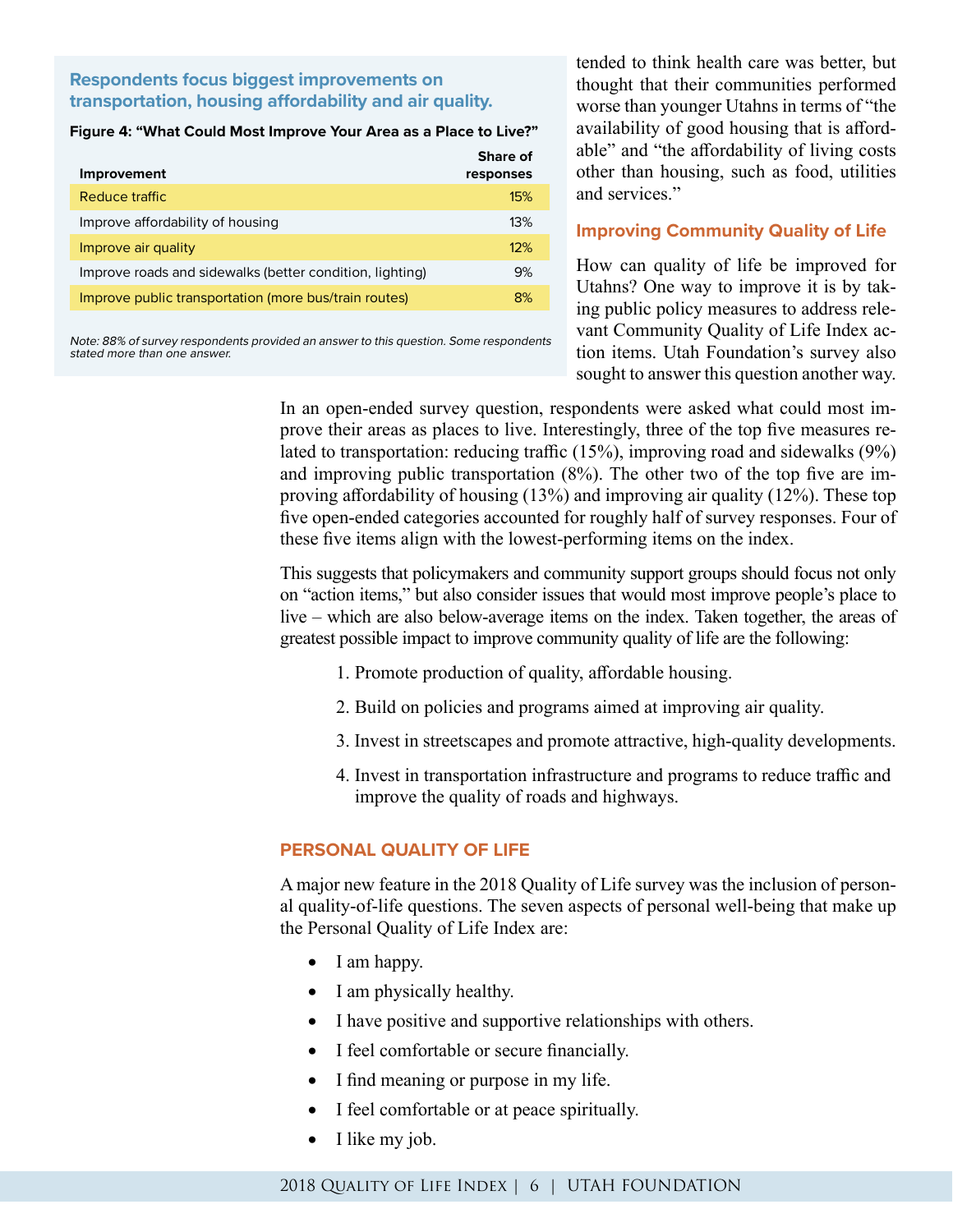There is certainly overlap in these categories. For instance, where does happiness end and meaning or purpose in life begin? How interrelated are these issues? They are likely far more interrelated than the issues in the Community Quality of Life Index, but should themselves provide some insight as to the areas which could use the most improvement. (For a further discussion on how the Personal Community Quality of Life Index and Community Quality of Life Index interact, please see Appendix D.)

In terms of performance, "positive and supportive relationships with others" ranked highest, followed closely by respondents finding "meaning or purpose" in life, feeling "comfortable or at peace spiritually" and simply being "happy."

Far and away the lowest ranking for personal quality of life is that respondents "feel comfortable or secure financially."

#### **Personal Quality of Life Matrix**

Utah Foundation created a Personal Quality of Life Matrix to show the interplay between the performance of the aspects and their contributing importance to the overall personal quality of life.

Being happy is the most important in terms of overall personal quality of life. Good health is the least important of the seven aspects.

Again, being financially secure has the lowest quality or performance of the aspects but is still important. In terms of "action items," financial security is the only aspect that lands in the higher importance but lower-performance quadrant.

## **Being "secure financially" has the lowest performance on the Index.**





## **Only one item is an "action item" – financial security.**

#### **Figure 6: Personal Quality of Life Matrix**



Note: Performance is rated on a 1-5 scale. Importance is rated on a 0-1 scale.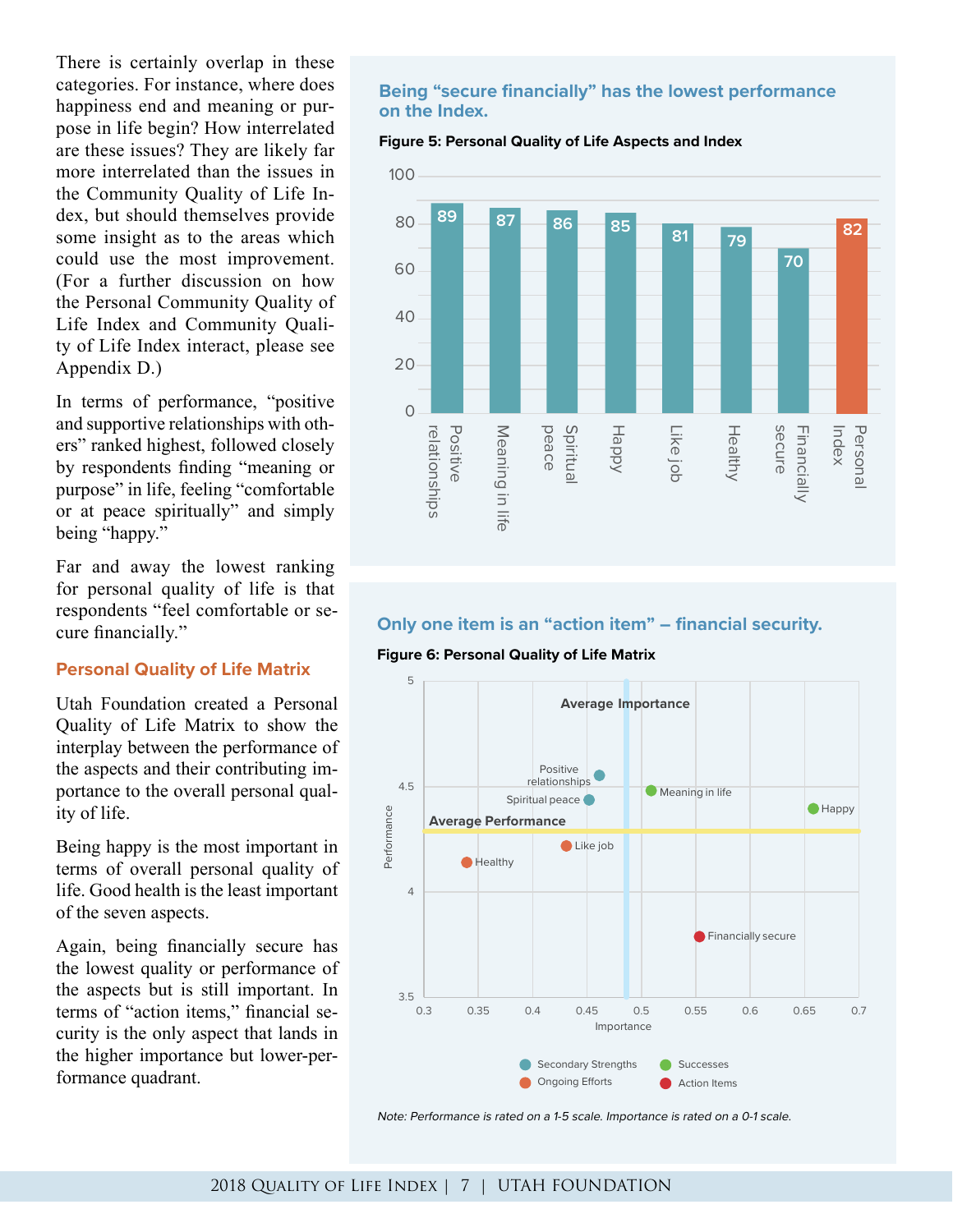## **Population Differences**

As with Utahns' community quality-of-life responses, population characteristics have an important effect on personal quality-of-life responses. The largest impacts on personal quality of life have to do with religious affiliation and income. Higher incomes and religion are tightly linked to better personal quality of life. Youth also has an effect, but to a lesser extent.

*Religion.* Utah Foundation compared individuals who identified with a religion to those who were unaffiliated with a religion. Individuals who identified with a religion reported a higher average personal quality of life (83) than their non-religious counterparts (78). They were five points higher, after accounting for other factors. Religiously affiliated Utahns specifically rated the performance of the following aspects as higher:

- I am happy
- I find meaning or purpose in my life

*Income.* Utahns with household earning at least \$50,000 reported an average Personal Quality of Life Index nine points higher than those below that income, after accounting for other factors. Those earning at least \$50,000 reported an index of 86, while those earning less reported an index of 77. This was driven by the fact that the Utahns in the higher income group reported a higher average rating on all seven aspects. The responses with the most pronounced differences based on income were:

- • I am happy.
- • I feel comfortable or secure financially.

*Age.* Age played a smaller a role in Personal Quality of Life Index differences. When comparing younger and older Utahns generally, there is no difference. However, when accounting for income and religion, younger Utahns reported a higher personal quality of life on average. Younger Utahns reported a better personal quality of life based on four factors:

- I am physically healthy.
- I have positive and supportive relationships with others.
- I feel comfortable or secure financially.
- I find meaning or purpose in my life.

*Other Population Factors.* Overall, women and men scored the same on the Personal Quality of Life Index. However, women reported a higher performance for the following two factors:

- I have positive and supportive relationships with others.
- $\bullet$  I like my job.

In contrast to the Community Quality of Life Index, there were no significant differences in personal quality of life on the Wasatch Front versus more rural communities.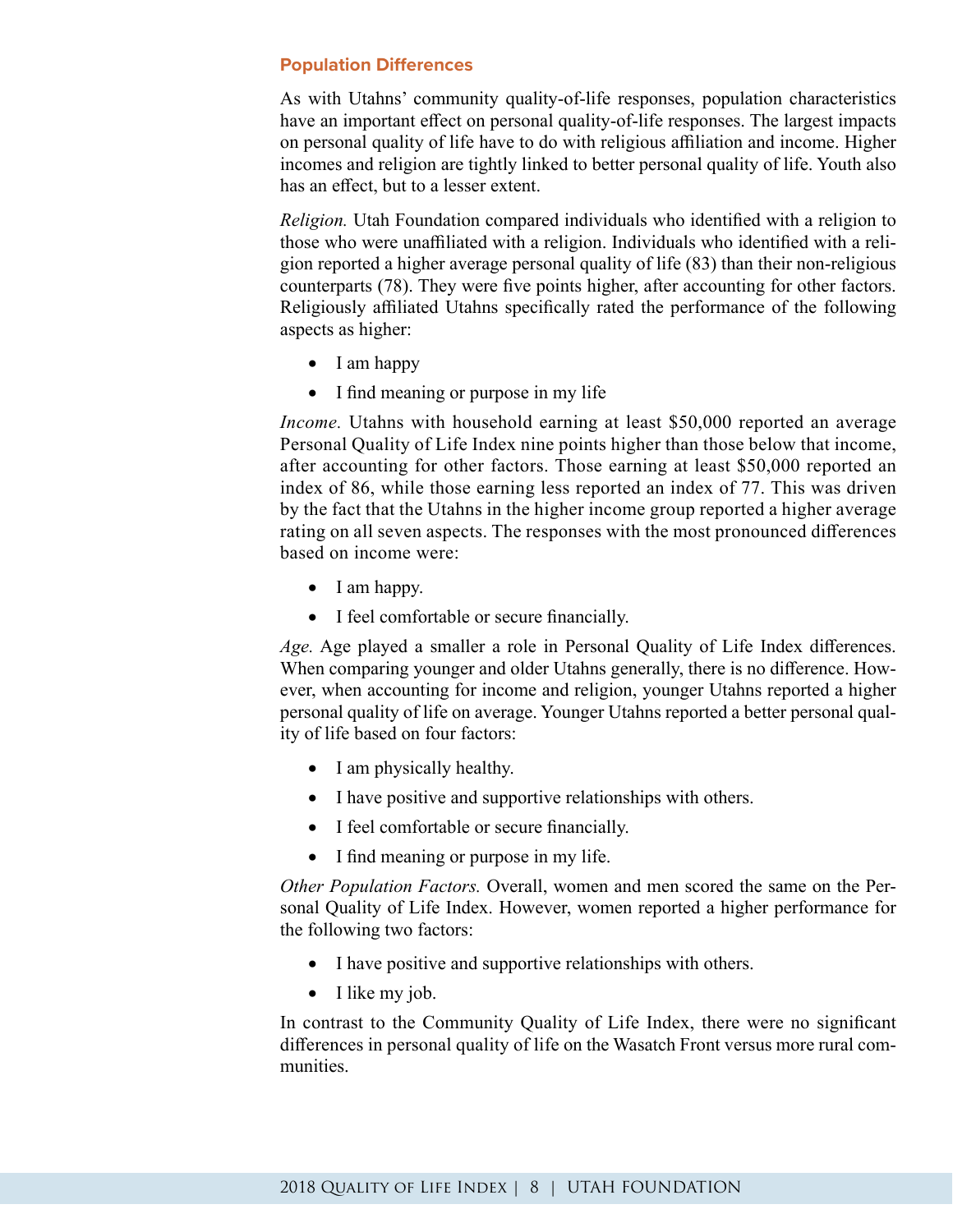#### **CONCLUSION**

Several of the findings of the 2018 Utah Foundation Quality of Life Survey confirm what many already suspected: Utahns are feeling pinched by increasing housing costs; they don't enjoy sitting in traffic; they're worried about air quality; and they think the quality of public schools could be better.

Not surprisingly, those with lower incomes are more concerned than others about their finances, less pleased with the quality of their communities and more worried about crime. And, as the economy has improved, Utahns are less worried about jobs than they were a few years ago.

But, perhaps surprisingly, the economy has not boosted overall perceptions of community quality of life. In fact, the index has decreased since 2013. And being "secure financially" is far and away the poorest performing measure among the Personal Quality of Life Index questions.

Among the most striking findings is the tight linkage between religious affiliation and a significantly higher community quality of life. In fact, those respondents who identified with a religion indicated a higher quality of life on 19 of 20 aspects of the community index.

Similarly, there is a strong connection between income and personal quality of life. Those earning more than \$50,000 reported a higher performance on all seven of the aspects of the personal index.

Looking ahead, several policy areas emerge from the findings as being in need of attention. They include reducing traffic and improving the quality of roads and highways; promoting the production of quality, affordable housing; improving air quality; and investing in streetscapes and promoting attractive, high-quality developments.

With progress in these areas, future Utah Foundation Quality of Life surveys may find citizens feeling better about the quality of their communities. They might even be happier.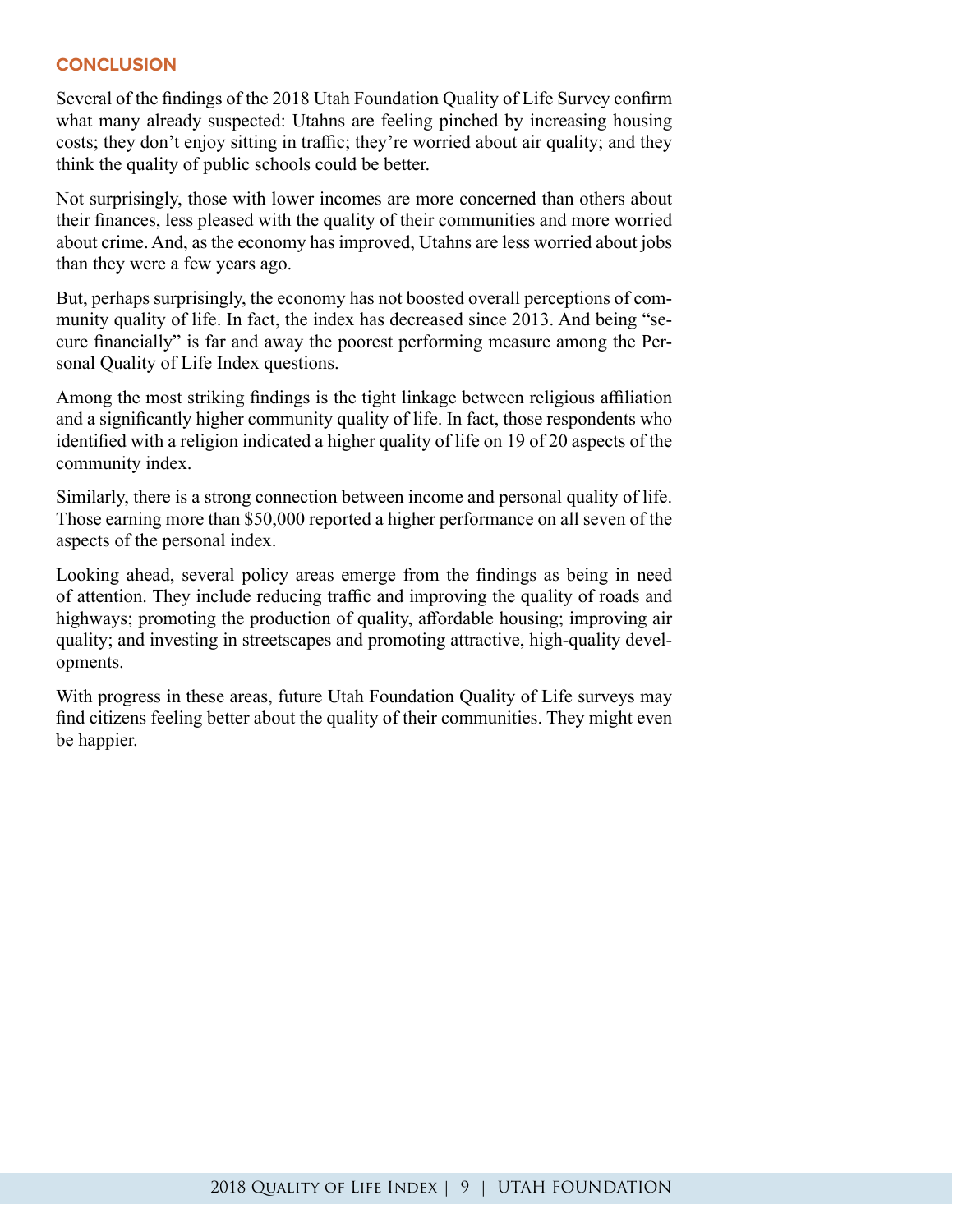#### **Figure 7: Aspect Performance Rating, 1-to-5 scale**

| Aspect                                                                                                             | Performance |
|--------------------------------------------------------------------------------------------------------------------|-------------|
| The Availability of Spiritual or Religious Activities or Groups                                                    | 4.45        |
| The Attractiveness of the Natural Surroundings                                                                     | 4.29        |
| The Availability of Good Stores or Other Places to Get the Food and Other<br><b>Things People Want and Need</b>    | 4.22        |
| The Availability of Good Parks, Green Spaces, or Places for Recreation                                             | 4.14        |
| The Availability of Quality Education Beyond High School Such as Good Trade<br>Schools, Colleges, and Universities | 4.09        |
| The Availability of Quality Healthcare Services                                                                    | 4.01        |
| The Extent to Which People Have Family Nearby                                                                      | 3.99        |
| How Much People Support and Help Each Other                                                                        | 3.96        |
| The Availability of Recreational, Social, or Cultural Events and Programs                                          | 3.95        |
| The Level of Safety in Your Area and Security from Crime                                                           | 3.91        |
| The Attractiveness of the Streets, Homes, and Other Buildings                                                      | 3.78        |
| The Quality of the Public Schools                                                                                  | 3.69        |
| The Affordability of Living Costs Other than Housing, Such as Food, Utilities, and<br><b>Services</b>              | 3.67        |
| How Much People Share Similar Values or Views of the World                                                         | 3.67        |
| <b>Opportunities for Good Jobs</b>                                                                                 | 3.62        |
| How Accepting and Respectful People Are of Individual and Group Differences                                        | 3.47        |
| The Quality of the Environment Such as Air and Water Quality                                                       | 3.29        |
| The Availability of Quality Public Transportation Such as Buses or Trains                                          | 3.26        |
| <b>Traffic Conditions on the Roads and Highways</b>                                                                | 3.23        |
| The Availability of Good Housing that Is Affordable                                                                | 3.13        |

#### **Figure 8: Aspect Importance Score, 0-to-1 scale**

| Aspect                                                                                                             | Importance |
|--------------------------------------------------------------------------------------------------------------------|------------|
| How Much People Support and Help Each Other                                                                        | 0.51       |
| The Availability of Good Parks, Green Spaces, or Places for Recreation                                             | 0.51       |
| The Attractiveness of the Natural Surroundings                                                                     | 0.49       |
| The Attractiveness of the Streets, Homes, and Other Buildings                                                      | 0.49       |
| The Quality of the Public Schools                                                                                  | 0.47       |
| The Level of Safety in Your Area and Security from Crime                                                           | 0.46       |
| How Accepting and Respectful People Are of Individual and Group Differences                                        | 0.44       |
| The Affordability of Living Costs Other than Housing, Such as Food, Utilities, and<br><b>Services</b>              | 0.43       |
| The Availability of Good Housing that Is Affordable                                                                | 0.43       |
| How Much People Share Similar Values or Views of the World                                                         | 0.41       |
| The Availability of Recreational, Social, or Cultural Events and Programs                                          | 0.38       |
| The Quality of the Environment Such as Air and Water Quality                                                       | 0.38       |
| The Availability of Quality Healthcare Services                                                                    | 0.38       |
| The Availability of Spiritual or Religious Activities or Groups                                                    | 0.37       |
| <b>Opportunities for Good Jobs</b>                                                                                 | 0.35       |
| The Availability of Good Stores or Other Places to Get the Food and Other<br>Things People Want and Need           | 0.31       |
| The Extent to Which People Have Family Nearby                                                                      | 0.29       |
| The Availability of Quality Education Beyond High School Such as Good Trade<br>Schools, Colleges, and Universities | 0.29       |
| <b>Traffic Conditions on the Roads and Highways</b>                                                                | 0.25       |
| The Availability of Quality Public Transportation Such as Buses or Trains                                          | 0.12       |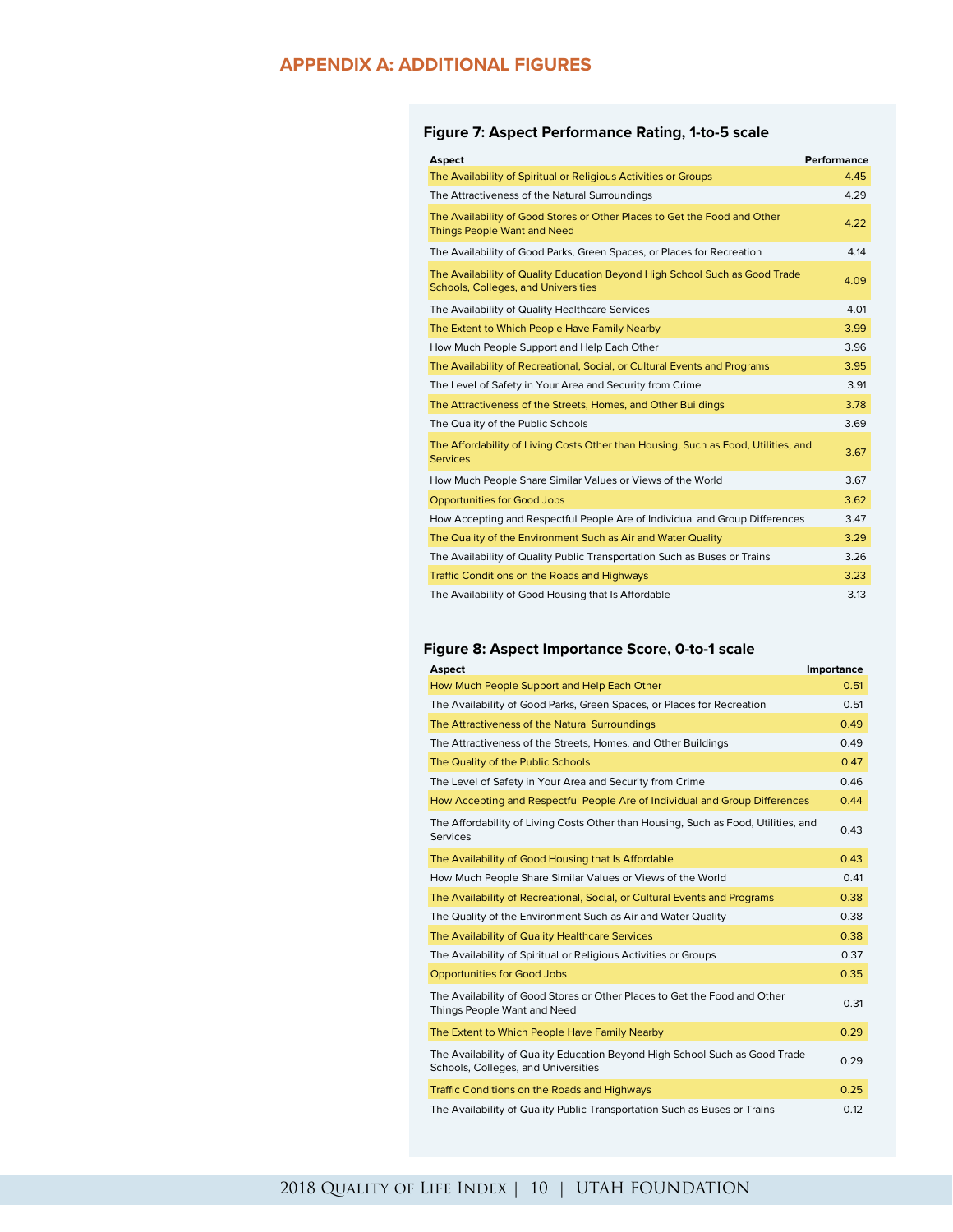#### **Figure 9: Action Items Over Time**

|                                                                                                                    | 2011 | 2013 | 2015 | 2018 |
|--------------------------------------------------------------------------------------------------------------------|------|------|------|------|
| The Availability of Quality Healthcare Services                                                                    |      |      |      |      |
| Opportunities for Good Jobs                                                                                        |      |      |      |      |
| The Availability of Good Housing that Is Affordable                                                                |      |      |      |      |
| The Affordability of Living Costs Other than Housing, Such as<br>Food, Utilities, and Services                     |      |      |      |      |
| The Level of Safety in Your Area and Security from Crime                                                           |      |      |      |      |
| The Quality of the Environment Such as Air and Water Quality                                                       |      |      |      |      |
| How Accepting and Respectful People Are of Individual and<br><b>Group Differences</b>                              |      |      |      |      |
| The Extent to Which People Have Family Nearby                                                                      |      |      |      |      |
| How Much People Share Similar Values or Views of the World                                                         |      |      |      |      |
| The Quality of the Public Schools                                                                                  |      |      |      |      |
| The Availability of Quality Education Beyond High School<br>Such as Good Trade Schools, Colleges, and Universities |      |      |      |      |
| The Availability of Spiritual or Religious Activities or Groups                                                    |      |      |      |      |
| The Availability of Quality Public Transportation Such as Buses<br>or Trains                                       |      |      |      |      |
| Traffic Conditions on the Roads and Highways                                                                       |      |      |      |      |
| The Attractiveness of the Streets, Homes, and Other Buildings                                                      |      |      |      |      |
| The Attractiveness of the Natural Surroundings                                                                     |      |      |      |      |
| The Availability of Good Parks, Green Spaces, or Places for<br>Recreation                                          |      |      |      |      |
| The Availability of Recreational, Social, or Cultural Events and<br>Programs                                       |      |      |      |      |
| The Availability of Good Stores or Other Places to Get the<br>Food and Other Things People Want and Need           |      |      |      |      |
| How Much People Support and Help Each Other                                                                        |      |      |      |      |
| <b>Secondary Strengths</b><br>Successes<br><b>Action Items</b><br><b>Ongoing Efforts</b>                           |      |      |      |      |

## **APPENDIX B: 2018 SURVEY AND REPORT METHODOLOGY**

The Utah Foundation Quality of Life Index measures Utahns' quality of life in two different ways.

The first method asks survey respondents a series of questions on 20 aspects of their local communities (the area within a 30-minute drive). Respondents ranked these on a five-point scale, from "poor to excellent." Utah Foundation creates the Quality of Life Index by averaging the responses about each aspect and adjusting them to a 100-point scale. (For a deeper understanding of how these 20 aspects were chosen, see the first Utah Quality of Life Index report which was released in 2011.\*)

The survey measures the importance of each factor in two ways. First, there is a measure of the implicit link between the aspect and the overall quality of life. Second, the survey asked respondents an explicit open-ended question: What do you think could most improve your area as a place to live?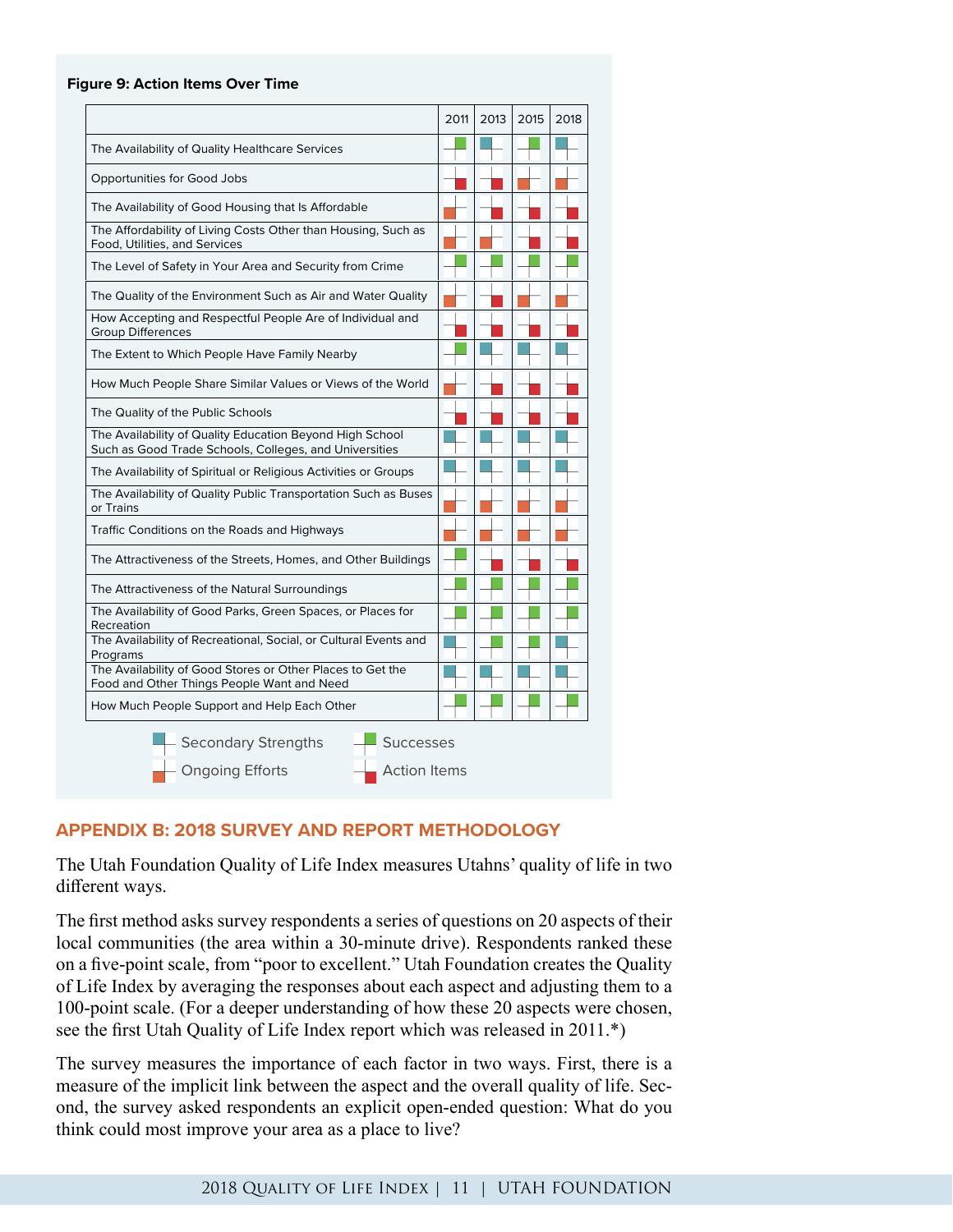The 2018 survey introduced a second method of measuring quality of life by asking Utahns to rate the performance of seven aspects of their personal lives – as opposed to just asking about their communities. Respondents rated these on a five-point scale, from "strongly disagree" to "strongly agree." Utah Foundation created the Personal Quality of Life Index by averaging the responses about performance and adjusting them to a 100-point scale.

Like the Community Quality of Life Index, the importance of each of these Personal Quality of Life Index aspects were inferred by a statistical analysis of the strength of the relationship between each of the aspects of quality of life and the question related to overall personal quality of life, based upon the 5-point scale, from "strongly disagree" to "strongly agree," using this statement: "I am content or comfortable with my life overall." These questions were selected from an Intermountain Healthcare survey instrument with the help of Intermountain Healthcare research staff.

In addition to these main questions, the survey asked a number of demographic questions. These allowed Utah Foundation and Intermountain Healthcare to more accurately represent Utah's population and make comparisons between groups.

Lighthouse Research in Salt Lake City conducted landline and mobile telephone surveys of randomly selected samples of adult Utah residents 18 years and older: 570 residents in 2018, 605 in 2015, 608 in 2013, and 621 in 2011. In 2018 the survey reached respondents from 26 of the state's 29 counties. Responses were weighted using survey demographic data and U.S. Census Bureau data by income, gender and age to more closely represent the demographic profile of Utah as a whole.\*\*

In past incarnations of the survey, Utah Foundation asked respondents to rate the importance of the Community Quality of Life Index's 20 aspects. In 2018, Utah Foundation and Intermountain Healthcare made a major change to the survey methodology, which was then applied retroactively to the previous surveys. In 2018, Utah Foundation did not ask respondents to rate the importance of each of the 20 aspects of community quality of life. Instead, the measure of importance is now inferred by a statistical analysis of the strength of the relationship between each of the aspects of quality of life and the question related to overall quality of life in their area, based upon the five-point scale, from "poor" to "excellent," using this question: "Now, overall, how would you rate your area as a place to live?" The result is an importance score for each aspect on a 0-to-1 scale.

For more details on methodological changes, please see Appendix C.

\* Utah Foundation, The 2011 Utah Foundation Quality of Life Index First Biennial Survey Reveals Strengths, Weaknesses, 2011, http://www.utahfoundation.org/uploads/rr703.pdf.

\*\* Utah Foundation and Intermountain Healthcare made the determination not to weight all of the demographic factors. While some races and ethnicities were not well represented, the samples were too small to weight appropriately. While the survey sample was somewhat more educated than the population as a whole, other metrics were weighted in lieu of these.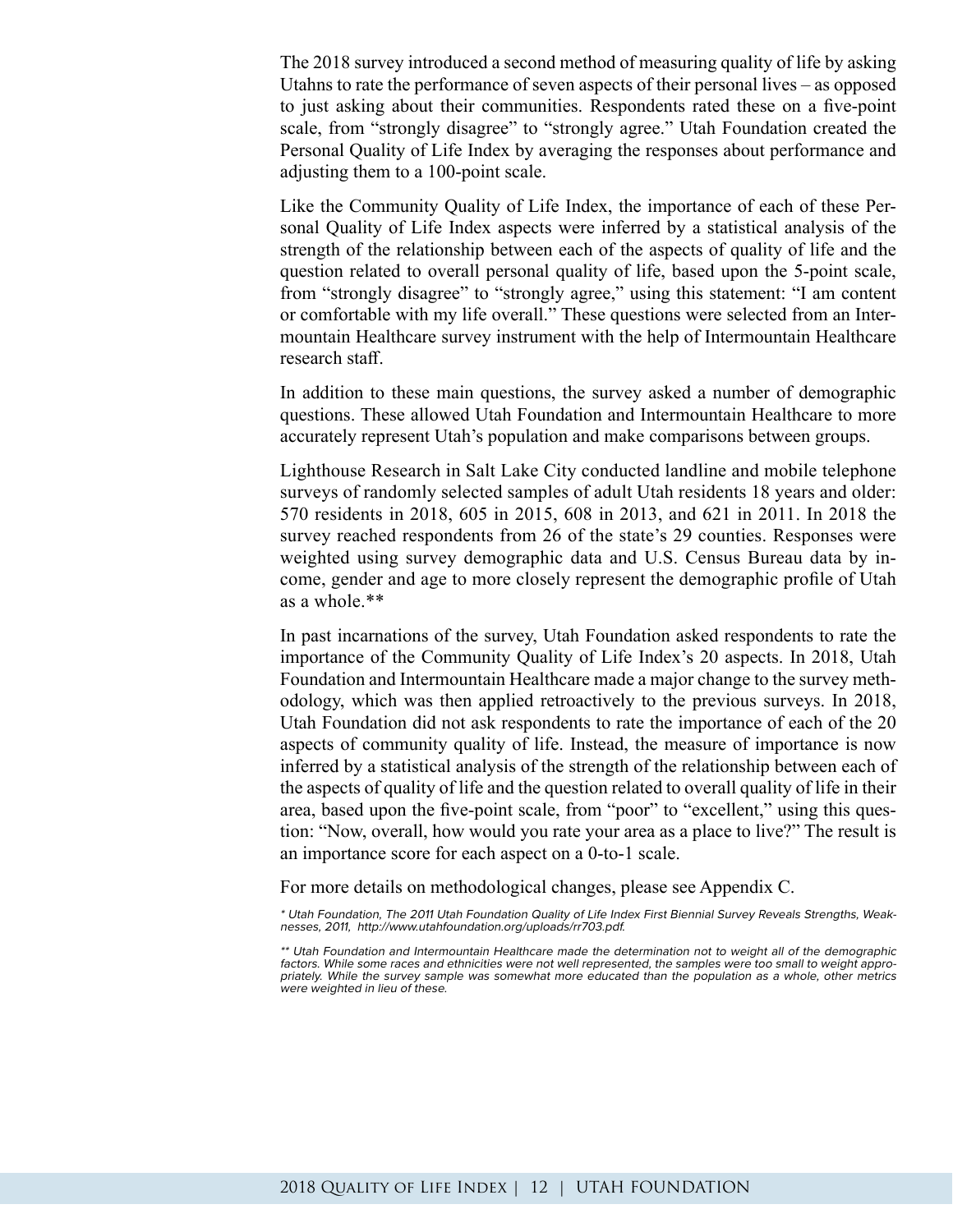#### **APPENDIX C: VARIATIONS IN METHODOLOGY**

As explained in Appendix B, Utah Foundation made a substantial methodological change in the 2018 iteration of the survey. In previous iterations of the survey, Utah Foundation explicitly asked respondents to rate the performance of each of the 20 factors on a scale of 1 to 5, and then separately, rank the importance of each of those factors on a scale of 1 to 5. This produced an explicit value that varied for each individual.

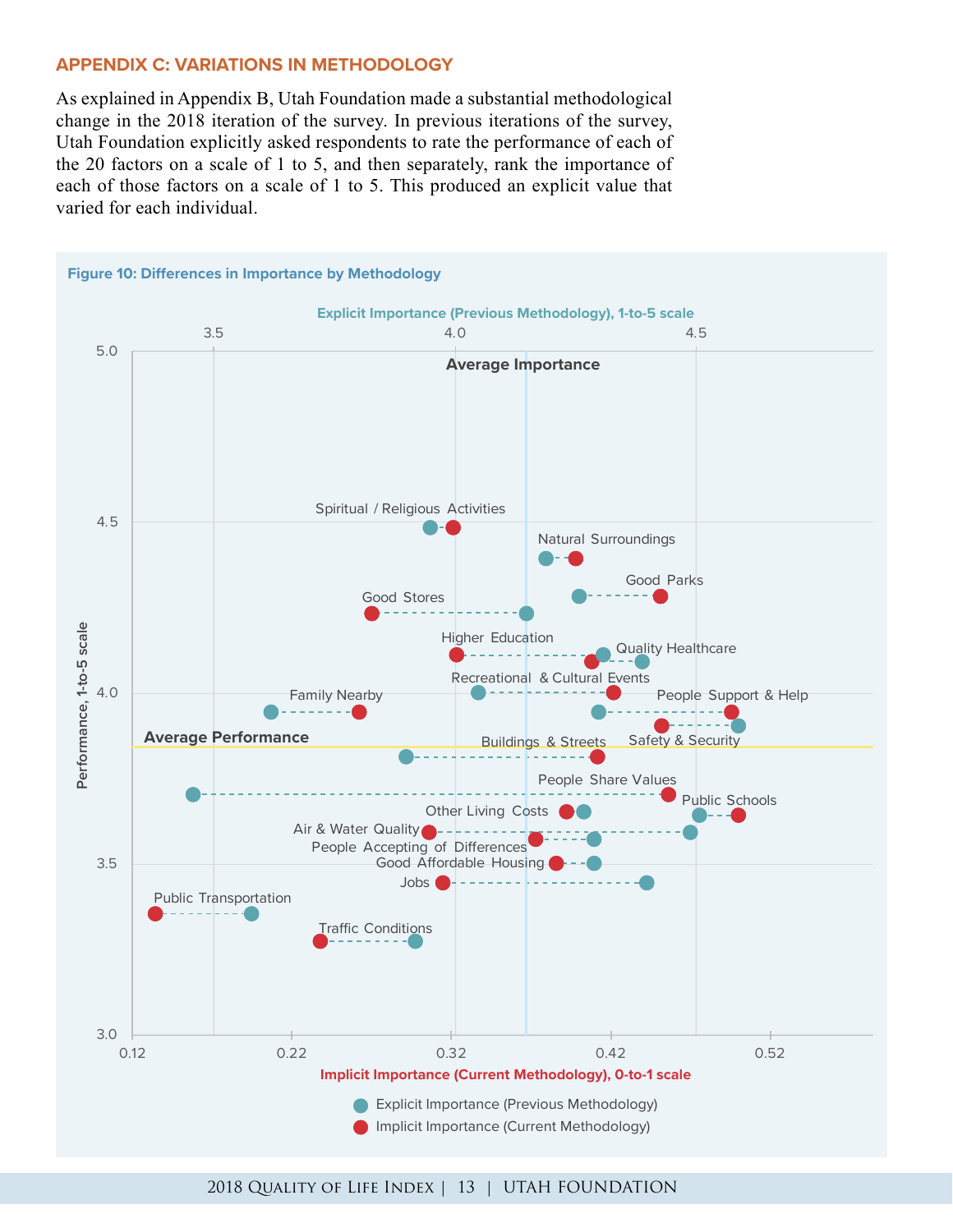In the 2018 iteration of the survey, instead of Utah Foundation asking respondents to explicitly rate the importance of each of the 20 factors, Utah Foundation created a pairwise correlation matrix with each of the 20 factors as well as respondents' assessment of their overall community quality of life. As a result, Utah Foundation's measure of importance now rates how tightly linked each of the factors are to an individual's overall quality of life. Unlike the explicit measure, where each individual has their own ratings of importance, this implicit measure can only be created by analyzing the correlation of factors at a group level.

Utah Foundation made this decision for a number of reasons. To begin with, there is a well-known phenomena in surveys that when speaking to a live individual (as was the case in our survey) respondents have a tendency to respond in more socially acceptable ways.

Another factor is that when individuals choose their communities, they weigh several factors. Often, many of those factors are explicit and can be measured, like wanting to live where there are good jobs or good public schools. However, individuals' choices on where to live also often reflect subtler aspects of the community of which they may not be as cognizant. For example, there is a growing body of evidence that individuals in United States are sorting themselves into communities.\*\*\* When exploring possible areas to live, like-minded individuals are likely drawn to similar factors. Individuals will likely feel much more comfortable with their communities when their neighbors – and others with whom they interact – share similar values. This is clear in the 2015 data.

Because Utah Foundation explicitly asked importance in 2015, but had all the data required to retroactively create implicit levels of importance, it provides a clear example of the variation between explicit answers and implicit answers. When people were explicitly asked the importance of how much people share similar values or views of the world, individuals ranked it the least important of all the 20 factors – substantially



below the average. Yet when using the implicit methodology, it became the third most important factor in determining an individual's overall quality of life.

At the same time, it can seem somewhat disingenuous and distrustful to give more credence to a inferential statistic rather than just asking people what they think. As a result, Utah Foundation left an open-ended question that gave individuals a chance to respond about the aspect that would most improve the community of life in their community.

Another reason Utah Foundation chose to change methodology is because the new survey might help survey fatigue. Previously respondents were asked to rate the quality of 20 factors and then the importance of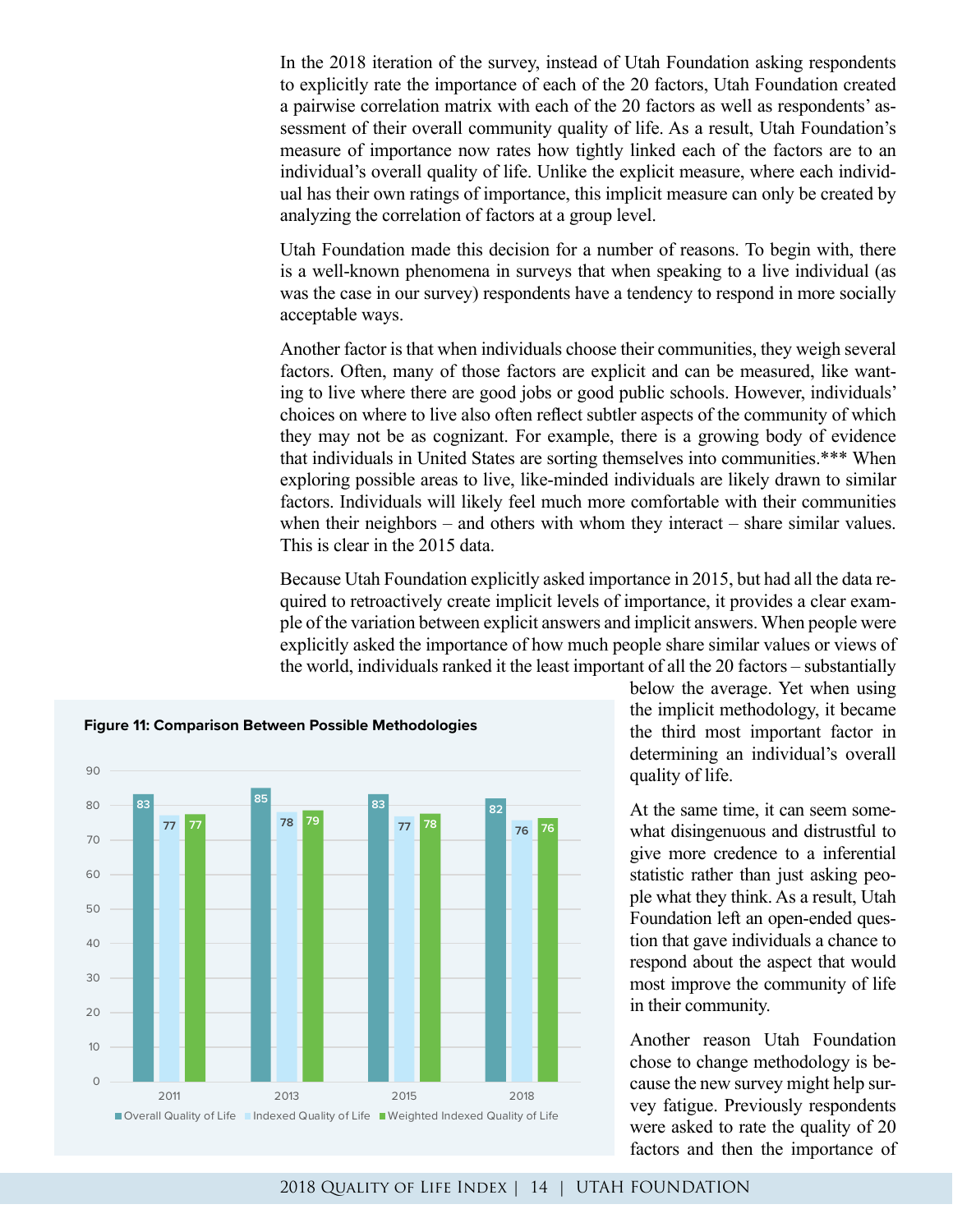the same 20 factors. Under the new methodology, respondents would only have to go through the list once.

Cutting those 20 questions on importance also allowed Utah Foundation to add additional (but not repetitive) questions about personal quality of life and create a new index looking at how individuals view their personal quality of life.

Often when surveys change methodologies it can invalidate past data. That was not a problem in this case. Utah Foundation had all the data it needed from previous surveys to recreate past data under the new methodology.

A related question regarding the index is whether Utah Foundation should apply the same weight to each of the 20 factors, or should vary their weights based on their importance. A comparison between the equal weight index and the importance-weighted index can be seen in Figure 10, as well as individuals rating of their overall quality of life. While all three provide slightly different measurements, they all demonstrate the same trend. As a result, Utah Foundation decided to stick with the simplest and previously used method of equal weights.

\*\*\* Florida, Richard, "America's big sort is only getting bigger," CityLab, Oct 25, 2016, https://www.citylab.com/equity/2016/10/the-big-sort-revisited/504830/; Gelman, Andrew, "Red state, blue state, rich state poor state: Why Americans vote the way they do - explained edition," Princeton Press, 2009.

# **APPENDIX D: HOW ARE THE COMMUNITY QUALITY OF LIFE AND PERSONAL QUALITY OF LIFE RELATED?**

Personal quality of life ratings tie directly to community quality of life. Generally, people with a higher personal quality of life were more likely to rate the area in which they live as having a high quality of life. The linkage between personal quality of life and community quality of life is stronger than the link between any of the population factors discussed in the report.

Certain questions of personal quality of life have a particular tie to community quality of life ratings. For instance, the question "I am content or comfortable with my life overall" has the strongest relationship with community quality of life ratings; those respondents that strongly agree about being content and comfortable also rated the area in which they live as having a high quality of life.



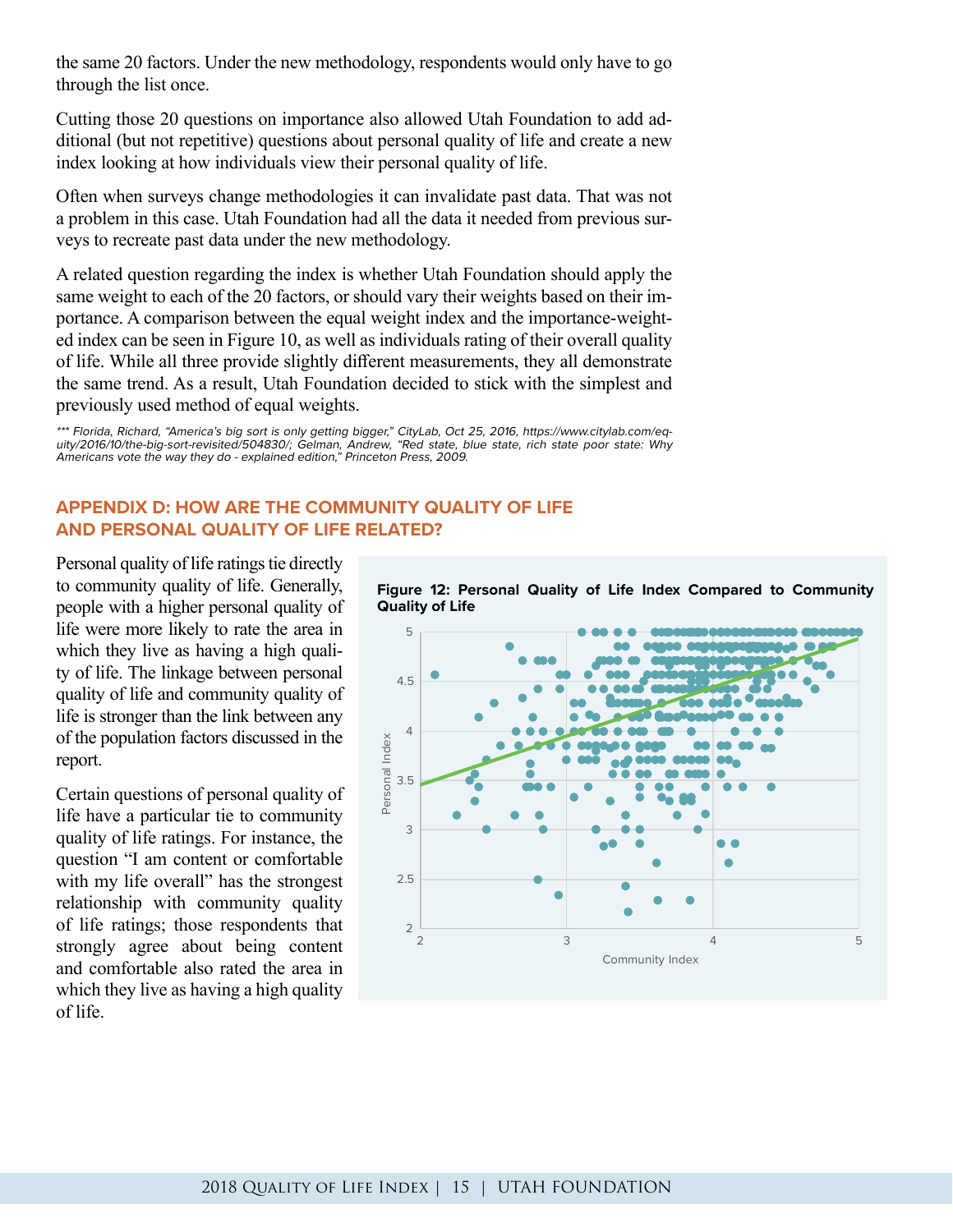2018 QUALITY OF LIFE INDEX | 16 | UTAH FOUNDATION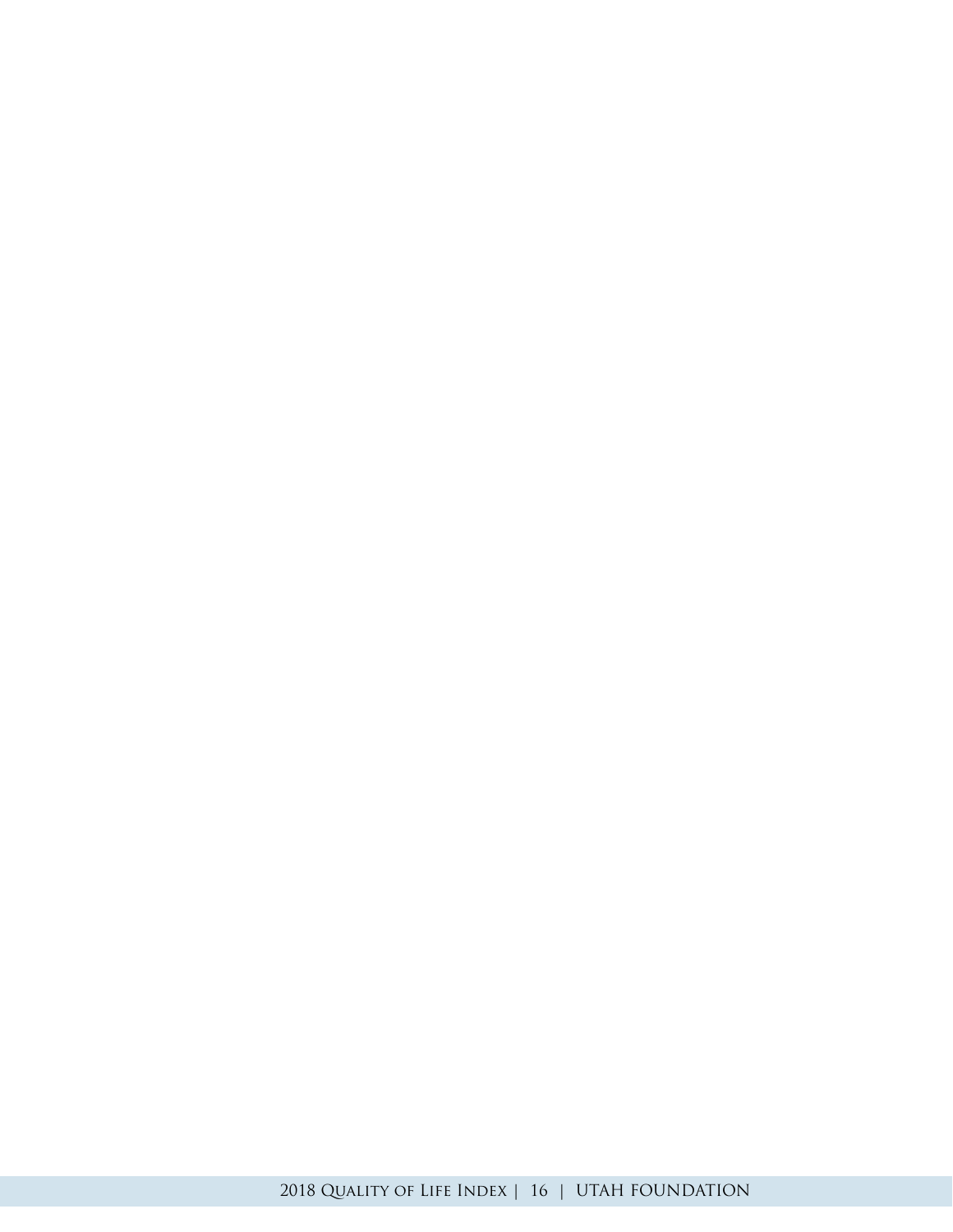

# **UTAH FOUNDATION** RESEARCH · ANALYZE · INFORM

**PLATINUM MEMBERS**



2018 QUALITY OF LIFE INDEX | 17 | UTAH FOUNDATION

Westminster College

Thanksgiving Point Institute

J Philip Cook, LLC